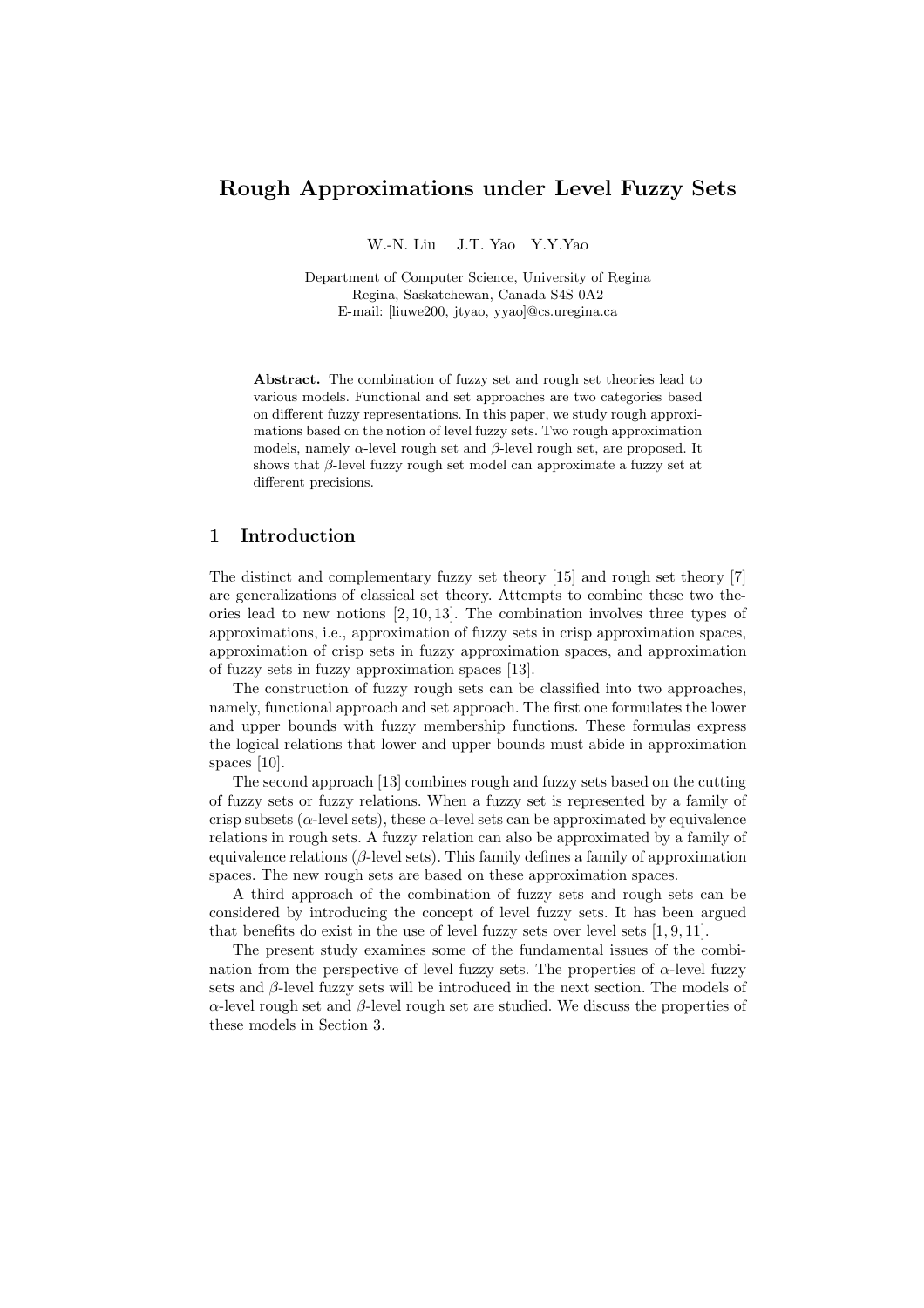### 2 Fuzzy Rough Sets and Level Fuzzy Sets

We review the concept of fuzzy rough sets and level fuzzy sets. The properties of level fuzzy sets are also discussed.

#### 2.1 Fuzzy Rough Sets

Many views of fuzzy rough sets exist. We adopt the notion of Radzikowska and Kerre  $[10]$ , which absorbs some earlier studies  $[3, 4, 6]$  in the same direction. Let  $(U, R)$  be a fuzzy approximation space and  $\tilde{P}(U)$  be the set of all fuzzy sets. For every  $A \in \tilde{P}(U)$ ,  $apr(A) = (\underline{apr_R}(A), \overline{apr_R}(A))$  where

$$
\underline{apr}_R(A)(x) = \inf_{y \in U} I(R(x, y), A(y)) \tag{1}
$$

$$
\overline{apr}_R(A)(x) = \sup_{y \in U} T(R(x, y), A(y)). \tag{2}
$$

 $\frac{apr}{R}(A)$  and  $\frac{apr}{apr}(A)$  define the lower and upper approximations of a fuzzy set  $\overline{A}$  respectively. They are constructed by means of an implicator I and a t-norm T. Equation 1 indicates that, for any  $x \in U$ , its membership degree is determined by looking at the elements resembling x, and by computing to what extent  $y$  is contained in a fuzzy set A. Equation 2 indicates that the membership degree of  $x$  is determined by the overlap between  $y$  and A.

#### 2.2 Level Sets and Level Fuzzy Sets

Let A be a fuzzy set defined in universe U, and  $\alpha \in (0,1]$ . The  $\alpha$ -level set or  $\alpha$ -cut of A is a crisp subset of U defined by

$$
A_{\alpha}(x) = \begin{cases} 1 & \text{if } A(x) \ge \alpha \\ 0 & \text{otherwise} \end{cases};
$$

the  $\alpha$ -level fuzzy set or fuzzy  $\alpha$ -cut of A is characterized by

$$
\tilde{A}_{\alpha}(x) = \begin{cases} A(x) & \text{if } A(x) \ge \alpha \\ 0 & \text{otherwise} \end{cases}.
$$

Based on above definitions, we can conclude that  $\alpha$ -level fuzzy sets are obtained by reducing parts of fuzziness or information holding in the original fuzzy sets.

Let R be a fuzzy similarity relation on U, and  $\beta \in (0,1]$ . The  $\beta$ -level set or  $\beta$ -cut of R is an equivalence relation on U defined by

$$
R_{\beta}(x, y) = \begin{cases} 1 & \text{if } R(x, y) \geq \beta \\ 0 & \text{otherwise} \end{cases};
$$

the β-level fuzzy set or fuzzy β-cut of R is characterized by

$$
\tilde{R}_{\beta}(x,y) = \begin{cases} R(x,y) & \text{if } R(x,y) \geq \beta \\ 0 & \text{otherwise} \end{cases}.
$$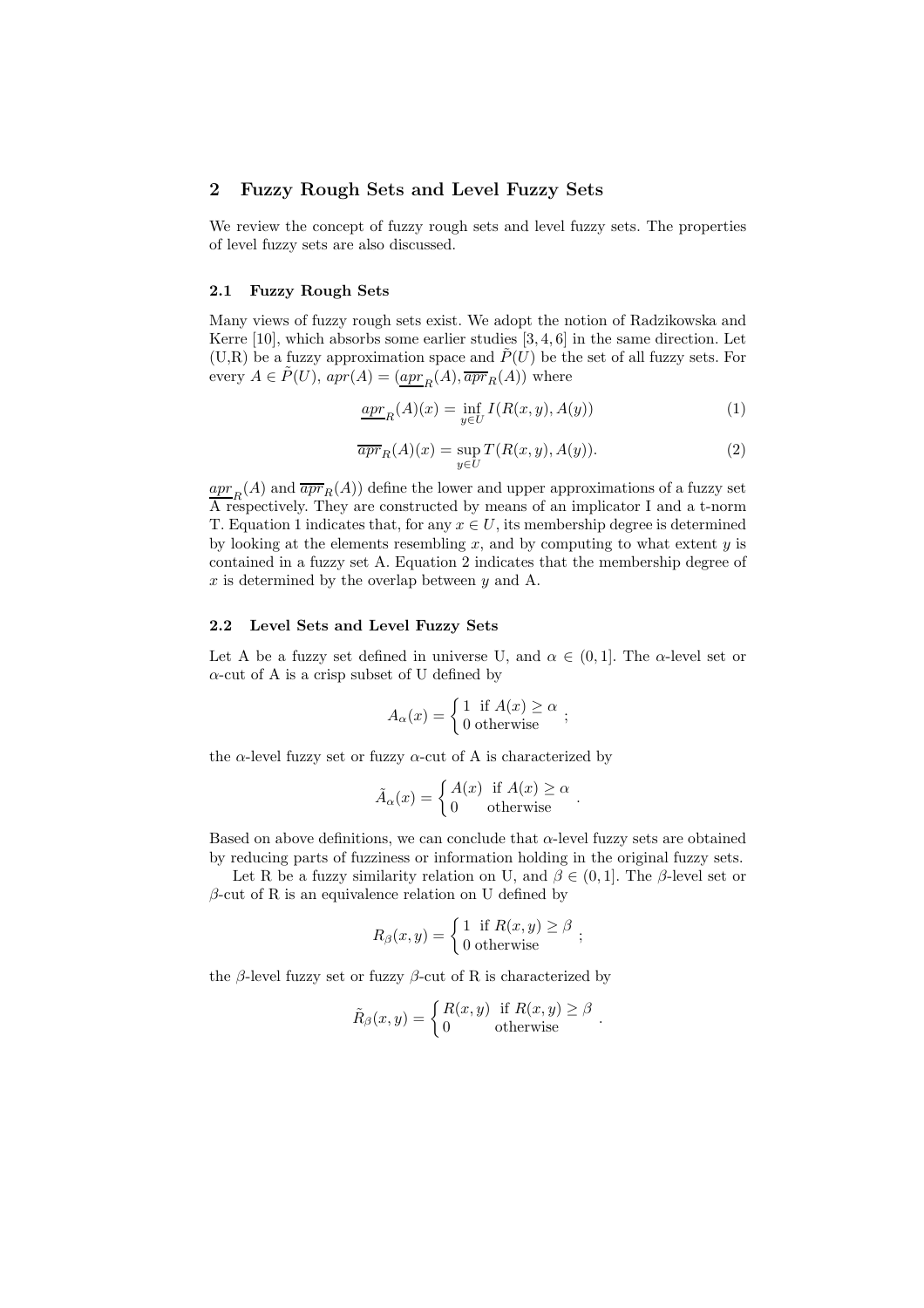Both  $\alpha$ -level set and  $\beta$ -level set are called level sets; correspondingly, both  $\alpha$ -level fuzzy set and  $\beta$ -level fuzzy set are called level fuzzy sets. The symmetry between level sets and level fuzzy sets indicates that the properties of level fuzzy sets are a fuzzy counterpart of the ones of level sets.

*Property 1.*  $\forall \alpha \in [0,1], \forall x \in U, \tilde{A}_{\alpha} \subseteq A$  and  $supp\tilde{A}_{\alpha} \subseteq supp A;$  $\forall \alpha_1, \alpha_2 \in [0,1], \alpha_2 \ge \alpha_1 \Rightarrow \tilde{A}_{\alpha_2} \subseteq \tilde{A}_{\alpha_1} \text{ and } supp \tilde{A}_{\alpha_2} \subseteq supp \tilde{A}_{\alpha_1}.$ 

Property 1 indicates that  $\alpha$ -level fuzzy sets are monotonic with respect to fuzzy set inclusion. The supports of  $\alpha$ -level fuzzy sets are monotonic with respect to set inclusion.

Property 2. For every  $\beta \in [0,1]$ , each  $\tilde{R}_{\beta}$  of similarity relation R is a similarity relation on U, i.e.  $\tilde{R}_{\beta}$  satisfies reflexive, symmetric and sup-min transitive conditions.

#### Proof.

It is only necessary to verify that  $R_\beta$  satisfies the sup-min transitive condition. when  $R(x, y) \geq \beta$ ,  $\tilde{R}_{\beta}(x, y) \ge \sup_{z \in U} \{ min\{R(x, z), R(z, y)\}\} \ge \sup_{z \in U} \{ min\{\tilde{R}_{\beta}(x, z), \tilde{R}_{\beta}(z, y)\}\}$ when  $R(x, y) < \beta$ ,  $\tilde{R}_{\beta}(x, y) = 0$  $\beta > R(x, y) \ge \sup_{z \in U} \{ min\{ R(x, z), R(z, y) \} \}$ which means that  $\forall z \in U$ ,  $R(x, z) < \beta$  or  $R(z, y) < \beta$  i.e.  $\forall z \in U, \ \tilde{R}_{\beta}(x, z) < \beta \text{ or } \tilde{R}_{\beta}(z, y) < \beta \text{ i.e.}$  $\forall z \in U, \ min\{\tilde{R}_{\beta}(x,z),\tilde{R}_{\beta}(z,y)\}=0$ We still have the result:  $\tilde{R}_{\beta}(x, y) \ge \sup_{z \in U} \{ \min \{ \tilde{R}_{\beta}(x, z), \tilde{R}_{\beta}(z, y) \} \} \square$ 

In fuzzy approximation space, basic granules of knowledge can be represented by similarity classes for each element in U [12]. The size of the support of every similarity class is used to measure the granularity of the class. More precisely, the similarity class for  $x \in U$ , denoted  $R_x$ , is a fuzzy set in U characterized by the membership function:  $R_x(y) = R(x, y)$ . The similarity class for  $x \in U$ determined by  $\tilde{R}_{\beta}$ , denoted  $R_x^{\beta}$ , is characterized by the membership function:  $R_x^{\beta}(y) = \tilde{R}_{\beta}(x, y).$ 

Property 3.  $\forall \beta, \beta_1, \beta_2 \in [0, 1], \forall x \in U$ ,  $supp R_x^{\beta} \subseteq supp R_x$  and  $\beta_2 \ge \beta_1 \Rightarrow R_x^{\beta_2} \subseteq$  $R^{\beta_1}_x.$ 

Property 3 indicates that the  $\beta$ -level fuzzy sets of a similarity relation form a nested sequence of similarity relations. The bigger level  $\beta$ , the finer the similarity classes determined by  $\tilde{R}_{\beta}$ . Property 2 and 3 justify that  $\beta$ -level fuzzy sets are a fuzzy counterpart of  $\beta$ -level sets. The sequence of fuzzy relations coincides with the partition tree [5] constructed by  $\beta$ -level sets.

# 3 Level Fuzzy Sets based Fuzzy Rough Sets

Any fuzzy set can be decomposed into a family of  $\alpha$ -level sets and a family of  $\alpha$ -level fuzzy sets. Any fuzzy relation can also be decomposed into a family of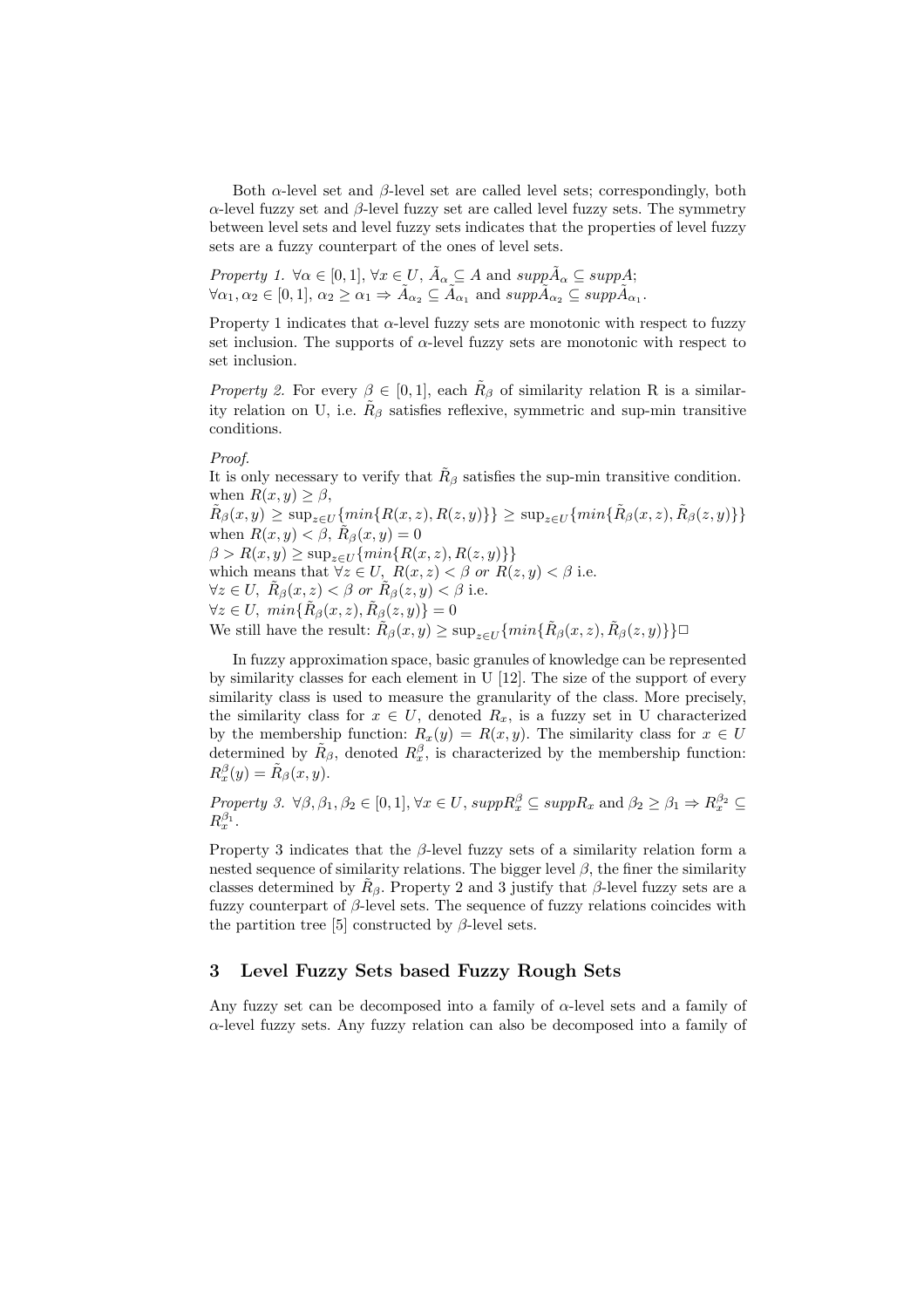β-level sets and a family of β-level fuzzy sets. In Section 3.1, the reference set A in  $\left(\frac{apr}{R}(A), \overline{apr}_{R}(A)\right)$  is replaced with its  $\alpha$ -level fuzzy set. In Section 3.2, fuzzy relation R in  $(\underbrace{apr}_R(A), \overline{apr}_R(A))$  is substituted with its β-level fuzzy set. Two new fuzzy rough sets are obtained. We examine their properties and briefly demonstrate how level fuzzy sets simplify the computation of fuzzy rough sets.

### 3.1  $\alpha$ -level Fuzzy Rough Set Model

Consider the approximation of an  $\alpha$ -level fuzzy set of the reference set A,  $\alpha \in (0, 1]$ , in the fuzzy approximation space (U,R). The fuzzy rough set  $(\underbrace{apr}_R(\tilde{A}_\alpha), \overline{apr}_R(\tilde{A}_\alpha))$ :

$$
\underline{apr}_R(\tilde{A}_\alpha)(x) = \inf_{y \in U} I(R(x, y), \tilde{A}_\alpha(y))
$$
\n(3)

$$
\overline{apr}_R(\tilde{A}_{\alpha})(x) = \sup_{y \in U} T(R(x, y), \tilde{A}_{\alpha}(y))
$$
\n(4)

is called the  $\alpha$ -level fuzzy rough sets of A. For the family of  $\alpha$ -level fuzzy sets, we obtain a family of  $\alpha$ -level fuzzy rough sets.

*Property 4.* If fuzzy implicator I is right monotonic, and implicator I and t-norm T are continuous, then  $\forall \alpha, \alpha_1, \alpha_2 \in [0, 1],$  $\frac{apr_R(A) \supseteq apr_R(\tilde{A}_{\alpha})$  and  $\overline{apr}_R(A) \supseteq \overline{apr}_R(\tilde{A}_{\alpha});$ 

$$
\alpha_1 \leq \alpha_2 \Rightarrow \underline{apr}_R(\tilde{A}_{\alpha_1}) \supseteq \underline{apr}_R(\tilde{A}_{\alpha_2}) \text{ and } \overline{apr}_R(\tilde{A}_{\alpha_1}) \supseteq \overline{apr}_R(\tilde{A}_{\alpha_2}).
$$

Property 4 indicates that  $\alpha$ -level fuzzy rough sets are monotonic with respect to fuzzy set inclusion. The property is similar to that of  $\alpha$ -level rough sets. However, we have to concede that, unlike  $\alpha$ -level rough sets [13], there is no guarantee that  $\frac{apr}{R}(\tilde{A}_{\alpha})$  will be  $\alpha$ -level fuzzy set of some fuzzy set. The conclusion is the same with  $\overline{apr}_R(\tilde{A}_{\alpha})$ . We can not say that the family of  $\overline{(apr}_R(\tilde{A}_{\alpha}), \overline{apr}_R(\tilde{A}_{\alpha}))$  define  $\left(\underline{apr}_R(A), \overline{apr}_R(A)\right).$ 

Conversely, we notice that the computation of  $(apr(A), \overline{apr}(A))$  can be divided into the evaluation of implication  $I(R(x,y),A(y))$ , the evaluation of cojunction  $T(R(x,y),A(y))$ , and the evaluation of infimum and supremum. By the property of implicator I, if  $A(y)=0$ , the value of  $R(x,y)$  alone determines the value of  $I(R(x,y),A(y))$  and  $T(R(x,y),A(y)) \equiv 0$ . There are less elements participating in the computation of  $(\underline{apr}_R(A), \overline{apr}_R(A)$  by replacing the fuzzy set A with its  $\alpha$ -level fuzzy set. From a practical view,  $\alpha$ -level fuzzy sets simplify the computation of fuzzy rough sets. The total saved running time is in proposition to level  $\alpha$ .

### 3.2 β-level Fuzzy Rough Set Model

The family of  $\beta$ -level fuzzy sets of fuzzy relation R defines a family of approximation spaces:  $(U, \tilde{R}_{\beta})$ ,  $\beta \in (0, 1]$ . For a  $\beta \in (0, 1]$ , the fuzzy rough set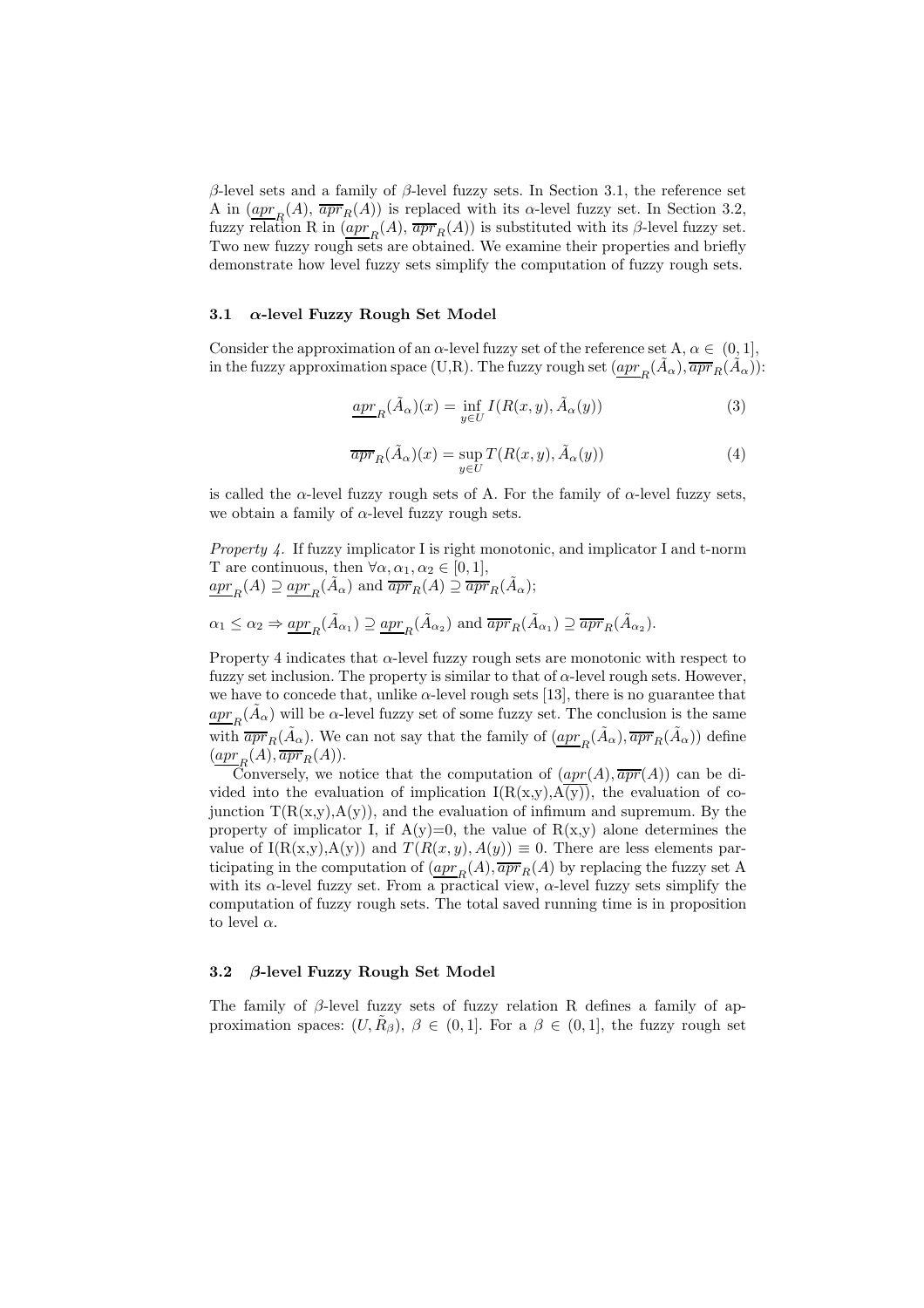$\left(\underline{apr}_{\tilde{R}_{\beta}}(A), \overline{apr}_{\tilde{R}_{\beta}}(A)\right)$ :

$$
\underline{apr}_{\tilde{R}_{\beta}}(A)(x) = \inf_{y \in U} I(\tilde{R}_{\beta}(x, y), A(y))
$$
\n(5)

$$
\overline{apr}_{\tilde{R}_{\beta}}(A)(x) = \sup_{y \in U} T(\tilde{R}_{\beta}(x, y), A(y))
$$
\n(6)

are called the  $\beta$ -level fuzzy rough sets of A. With respect to a fuzzy approximation space, we obtain a family of  $\beta$ -level fuzzy rough sets. The following properties can be verified easily:

Property 5. If the fuzzy implicator I is a continuous R-implicator based on a continuous t-norm T, then  $\forall A \in \tilde{P}(U)$ ,  $\underline{apr}_{\tilde{R}_{\beta}}(A) \subseteq A \subseteq \overline{apr}_{\tilde{R}_{\beta}}(A)$ .

*Property 6.* If fuzzy implicator I is left monotonic, and I and t-norm T are continuous, then

$$
\frac{apr_R(A) \subseteq apr_{\tilde{R}_{\beta}}(A) \text{ and } \overline{apr}_R(A) \supseteq \overline{apr}_{\tilde{R}_{\beta}}(A);}{\beta_1 \leq \beta_2 \Rightarrow \underline{apr}_{\tilde{R}_{\beta}}(A) \subseteq \underline{apr}_{\tilde{R}_{\beta_2}}(A) \text{ and } \overline{apr}_{\tilde{R}_{\beta_1}}(A) \supseteq \overline{apr}_{\tilde{R}_{\beta_2}}(A).
$$

Property 6 indicates that  $\beta$ -level fuzzy rough sets are monotonic with respect to the refinement of fuzzy relations. Coarse similarity classes usually lead to a 'coarse' approximation with a great misclassification error, whereas smaller similarity classes usually lead to a 'fine' approximation with a less misclassification error. Property 5 and 6 also indicate that a nested sequence of  $\beta$ -level fuzzy sets can lead to hierarchical rough approximations. The approximating precision can be controlled by adjusting level  $\beta$ . However, unlike  $\beta$ -level rough sets, there is no guarantee that  $(\underline{apr}_{\tilde R_\beta}(A), \overline{apr}_{\tilde R_\beta}(A))$  is a level fuzzy set of  $(\underline{apr}(A), \overline{apr}(A)).$ 

Similar with  $\alpha$ -level fuzzy rough sets,  $\beta$ -level fuzzy sets can eliminate part of the computation of lower approximation and upper approximation. The reason is that if R(x,y)=0, then  $I(R(x, y), A(y)) \equiv 1$  and  $T(R(x, y), A(y)) \equiv 0$ . The total saved running time is in proposition to level  $\beta$ .

The  $\beta$ -level sets of similarity relations form a nested sequence of equivalence relations. Let  $A \subseteq U$ , for each  $\beta$ -level sets of R,  $R_{\beta}$ , a crisp  $\beta$ -level rough set  $(\underbrace{apr}_{R_{\beta}}(A), \overline{apr}_{R_{\beta}}(A))$  satisfies all the properties of rough set.

Property 7.  $\forall \beta_1, \beta_2 \in [0, 1], \beta_1 \leq \beta_2 \Rightarrow \underline{apr}_{R_{\beta_1}}(A) \subseteq \underline{apr}_{R_{\beta_2}}(A)$  and  $\overline{apr}_{R_{\beta_1}}(A) \supseteq$  $\overline{apr}_{R_{\beta_2}}(A).$ 

# 4 Conclusions

We introduce a new approach to the combination of fuzzy sets and rough sets. The combination is based on level fuzzy sets. We propose both the  $\alpha$ -level fuzzy rough set model and the  $\beta$ -level fuzzy rough set model. It provides a new perspective to the theories of fuzzy sets and rough sets. Similar to the  $\alpha$ -level rough sets and the β-level rough sets, some useful properties are examined. The  $\beta$ -level